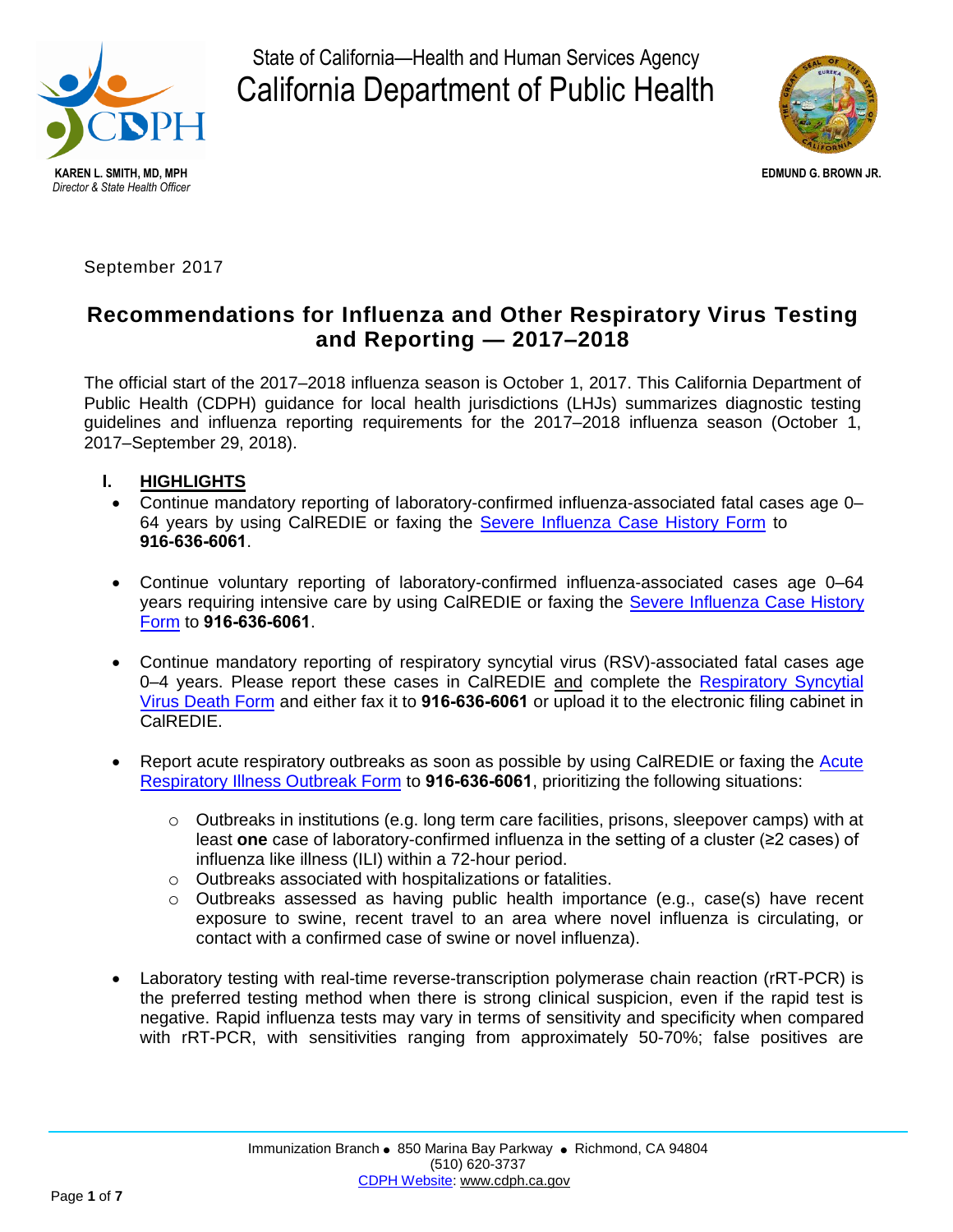common when influenza prevalence is low and false negatives can occur when influenza prevalence is high. Encourage influenza testing, by rRT-PCR, in the situations listed below:

- o Hospitalized, intensive care unit (ICU) and/or fatal cases with ILI
- o Acute respiratory outbreaks
- $\circ$  ILI in any person where history of travel, or recent close contacts or exposures within 10 days of symptom onset, suggest concern for variant or novel influenza infection (e.g., swine (H3N2v or H1N2v) influenza, avian influenza A/H7N9 or avian influenza A/H5). For additional information see:
	- [Variant Influenza Virus Information \(CDC\)](http://www.cdc.gov/flu/swineflu/variant.htm)
	- [Avian Influenza A \(H7N9\) Virus in the United States \(CDC\)](http://www.cdc.gov/flu/avianflu/h7n9/case-definitions.htm)
	- [Highly Pathogenic Asian Avian Influenza A \(H5N1\) Virus \(CDC\)](https://www.cdc.gov/flu/avianflu/h5n1-virus.htm)
	- [Novel Influenza Information \(CDPH\)](%09http:/www.cdph.ca.gov/HealthInfo/discond/Documents/CDPH_Influenza_H5N1_H7N9_HPAI_%20Quicksheet_final.pdf)
- o *Influenza-like illness = fever (≥100°F or 37.8°C) and cough and/or sore throat, in the absence of a known cause*
- Collect respiratory specimens for confirmation and further subtyping by rRT-PCR at a Respiratory Laboratory Network (RLN) public health laboratory or the CDPH Viral and Rickettsial Disease Laboratory (CDPH-VRDL).
- Work with community partners (e.g., hospital clinicians and clinical laboratories) to remind them of the importance of saving specimens so further subtyping and characterization can be performed at a public health laboratory.

#### **II. DIAGNOSTIC TESTING**

- Influenza rRT-PCR testing is available at CDPH-VRDL and at 27 RLN public health laboratories.
- Upper respiratory samples suitable for rRT-PCR include: nasopharyngeal (NP) swabs, nasal swabs, throat swabs, nasal aspirate, nasal washes, NP wash, and NP aspirate. For patients hospitalized with pneumonia, specimens from the lower respiratory tract should also be obtained. Lower respiratory tract samples suitable for rRT-PCR include: bronchoalveolar lavage, bronchial wash, tracheal aspirate, and lung tissue.
- Swab specimens should be collected using swabs with a synthetic tip (e.g., polyester or Dacron®) and an aluminum or plastic shaft. Swabs with cotton tips and wooden shafts are NOT recommended. Specimens collected with swabs made of calcium alginate are NOT acceptable.
- Place appropriate swab specimen in a standard container with 2–3 ml of viral transport media (VTM) or universal transport media (UTM).
- Specimens should be collected within the first 24–72 hours of symptom onset and no later than 5 days after onset of symptoms. The specimens should be kept refrigerated at 4°C and sent on cold packs if they can be received by the laboratory within 3 days of the date collected. If samples cannot be received by the laboratory within 3 days, they should be frozen at -70°C or below and shipped on dry ice. The CDPH-VRDL is able to receive specimens Monday through Friday.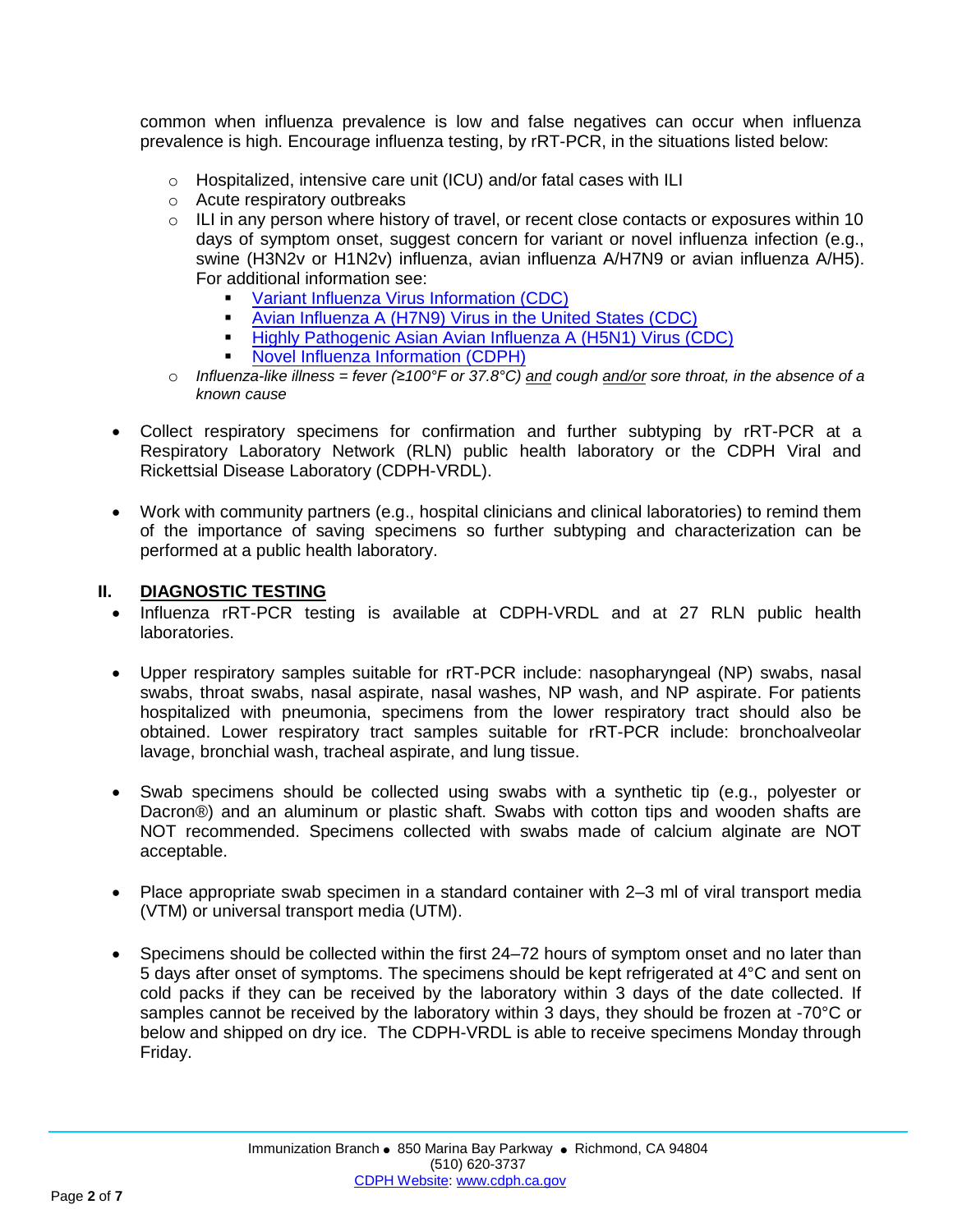#### *Recommendations for RLN laboratories*

- During the 2017–2018 influenza season, RLN laboratories are advised to continue broadened surveillance testing for all influenza viruses in persons with:
	- o ILI, especially for ICU and fatal cases
	- o Outbreaks of acute respiratory illness
	- $\circ$  Cases where history of travel, or recent close contacts or exposures within 10 days of symptom onset, suggests concern for variant or novel influenza infection (e.g., swine (H3N2v or H1N2v) influenza, avian influenza A/H7N9 or avian influenza A/H5), as indicated above.
	- o CDPH and CDC recommend rRT-PCR influenza testing of all hospitalized cases with ILI, as resources permit and at the discretion of the LHJ.
- To detect novel and possible reassorted viruses, it is important that laboratories use a full rRT-PCR subtyping panel (Inf A, H3, pdm Inf A, and pdm H1) to determine subtype. Typical seasonal influenza testing results are shown below:

| Influenza rRT-PCR<br>Targets: | Inf A      | H <sub>3</sub> | pdm<br>Inf A | pdm<br>H1  |
|-------------------------------|------------|----------------|--------------|------------|
| A/H1 2009 pdm virus*          | <b>POS</b> | NFG            | <b>POS</b>   | POS        |
| A/H3 seasonal virus           | <b>POS</b> | <b>POS</b>     | NFG          | <b>NEG</b> |
| ∸ ~<br>. .                    |            |                |              |            |

#### **Influenza real-time RT-PCR results for seasonal influenza viruses**

Influenza A(H1N1)pdm09 virus

- Specimens with rRT-PCR test results that are inconclusive or meet any of the following criteria should be reported and submitted to CDPH-VRDL for further characterization as soon as possible (contact **Hugo Guevara at 510-248-9855 (cell)**):
	- o Unsubtypeable results with cycle threshold (Ct) value for Flu A  $≤ 35$
	- o Inconclusive results for Influenza A(H1N1)pdm09 virus with Flu A Ct ≤ 35
	- $\circ$  Specimens with results suggesting the presence of more than one influenza virus (coinfections)
	- o Specimens with results suggestive of variant (swine origin) influenza:

#### **Influenza real-time RT-PCR results suggestive of variant (swine origin) influenza virus**

| <b>Influenza rRT-PCR</b><br>Targets: | Inf A      | H <sub>3</sub> | pdm<br>Inf A | pdm<br>H <sub>1</sub> |
|--------------------------------------|------------|----------------|--------------|-----------------------|
| A/H1 variant virus                   | <b>POS</b> | NEG            | <b>POS</b>   | NEG                   |
| A/H3 variant virus                   | <b>POS</b> | <b>POS</b>     | <b>POS</b>   | NFG                   |

- RLN laboratories should refer to the **Influenza Reference Examination Form** for instructions on submission of specimens for further characterization at CDPH-VRDL.
- For ILI cases that test influenza NEGATIVE, VRDL will accept specimens for further noninfluenza respiratory virus testing from cases that have severe or fatal respiratory illness or are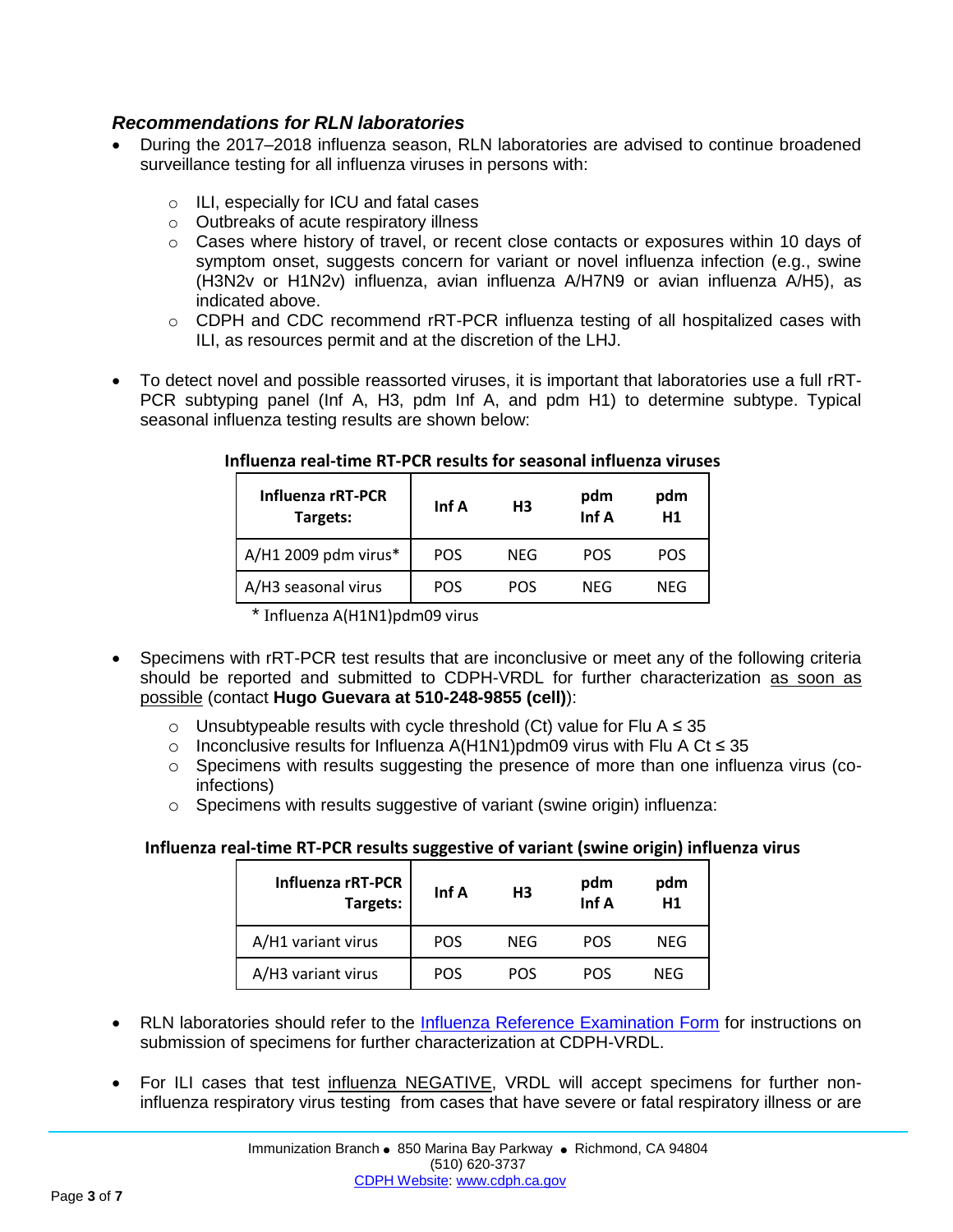part of an outbreak. Please use the [VRDL General Purpose Specimen Submittal Form.](https://www.cdph.ca.gov/Programs/CID/DCDC/Pages/VRDL_Specimen_Submittal_Forms.aspx) Please be sure to complete this form online (one form per specimen) and then print out the filled-in form(s) to include with specimen(s). If you have questions, please call VRDL at **510-307-8585**.

- Each week please email influenza test results to CDPH at [Influenzasurveillance@cdph.ca.gov.](mailto:Influenzasurveillance@cdph.ca.gov) A template worksheet will be distributed to all RLN labs in a separate email prior to the start of the influenza season. If possible, please note if test results originate from outpatient, hospitalized, ICU or fatal cases.
- For fatal cases, refer available fresh frozen autopsy tissues to CDPH-VRDL for further testing and histopathologic analysis at CDC. On a case-by-case basis, refer to CDPH-VRDL specimens for antiviral resistance testing (e.g., a patient on treatment with persistently positive influenza PCR results). For consultation on these cases, please contact **Hugo Guevara at 510-248-9855 (cell)**.
- Submit samples to CDPH-VRDL for antiviral viral resistance (AVR) surveillance and straintyping according to the Influenza RightSize Roadmap sample sizes for your jurisdiction. The sample sizes will be distributed to all RLN labs in a separate email.
- Generally, the CDPH requests the submission of at least one specimen each of laboratoryconfirmed positive influenza A subtypes (i.e., 2009 H1 and H3) and one specimen each of laboratory-confirmed positive B-lineage samples (i.e., Victoria B-lineage and Yamagata Blineage) as described below:
	- o At the beginning of the influenza season**\***
	- o During the peak of the influenza season
	- o At the end of the influenza season

*\*At beginning of the season: submit specimens to VRDL as they are detected in your laboratory: please do NOT batch specimens for a single shipment.*

*NOTE 1: Ideally specimens should have a CT of <30 by rRT-PCR and at least 1.0mL of clinical material.* 

*NOTE 2: Please submit 2 influenza B positive specimens if B-lineage data is not available.* 

#### *Testing performed at CDPH-VRDL*

- Testing at CDPH-VRDL will include outpatient ILI specimens submitted by sentinel providers and reference testing as requested by RLN and/or local public health laboratories.
- CDPH-VRDL and CDC will perform surveillance testing for antiviral resistance and strain-typing on the majority of specimens submitted that have been subtyped by RLN laboratories.
- Questions regarding respiratory virus testing at CDPH-VRDL can be directed to **Hugo Guevara** [*[Hugo.Guevara@cdph.ca.gov](mailto:Hugo.Guevara@cdph.ca.gov)* or **510-307-8565** or **510-248-9855 (cell)**].

## **III. REPORTING OF SEVERE INFLUENZA CASES**

- During the 2017–2018 influenza season, LHJs should continue mandatory reporting of influenza-associated fatal cases aged 0–64 years.
	- $\circ$  Once the resolution status of an influenza-associated death is set as "confirmed" in CalREDIE, it will be included in the state weekly report, and pediatric deaths will be reported as confirmed to CDC.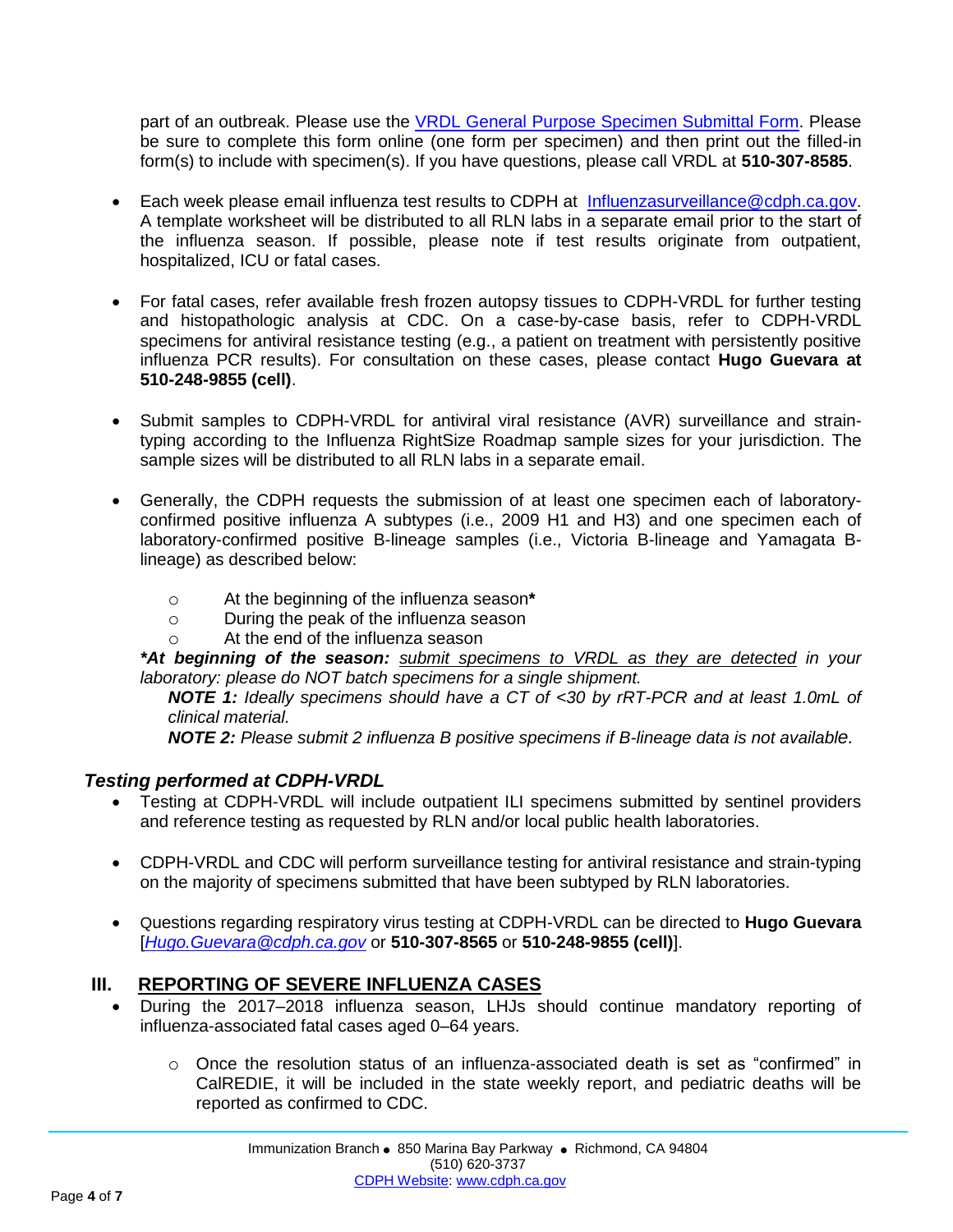- o Please report **SUSPECT influenza-associated pediatric deaths** as soon as you are notified in order to help CDPH meet national reporting requirements. The CDC requires state health departments to report suspect influenza-associated pediatric deaths within two weeks of the date of death, and to close cases within two months of the date of death. We understand that there will be times when reporting deadlines cannot be met.
- $\circ$  If you plan to issue a press release regarding your jurisdiction's influenza-associated death(s), please ensure the case(s) has been reported to the CDPH influenza staff at the CDPH Immunization Branch (i.e., "confirmed" in CalREDIE or paper case report form has been faxed). Please also notify the State Press Office (**Office of Public Affairs, 916-440-7259**) prior to the press release.
- $\circ$  The resolution status should be set to "confirmed" in CalREDIE once the death meets the case definition. If fatal cases reported by your jurisdiction meeting the case definition have a "suspect" status, please confirm them as soon as your investigation permits. This will help us minimize the lag in reporting of fatal cases and allow our official counts in the state weekly report to be consistent with what is also being reported by LHJs.
- LHJs are strongly encouraged to continue voluntary reporting of laboratory-confirmed influenza-associated cases aged 0–64 years requiring intensive care.
	- o Once the resolution status of an influenza-associated ICU admission is set as "confirmed" in CalREDIE, it may be included in the state weekly report.
- LHJs should report laboratory-confirmed influenza-associated fatal and ICU cases to CDPH by using CalREDIE or faxing the [Severe Influenza Case History Form](https://www.cdph.ca.gov/CDPH%20Document%20Library/ControlledForms/cdph9070.pdf) to **916-636-6061**. Please upload medical records, laboratory results, and any other relevant materials to the electronic filing cabinet in CalREDIE when available.
- The CDPH Immunization Branch is undertaking an effort to collect additional seasonal influenza vaccine information for pregnant/postpartum women and pediatric severe influenza cases who were not vaccinated or with unknown vaccination status. Two supplemental forms were created, one for pediatric cases ≥6 months and another for pregnant and postpartum women (also to be used for pediatric cases less than 6 months). These forms are provider questionnaires, to be completed by LHJs, and are designed to determine influenza vaccine status and/or reasons vaccine was not administered. This form is requested for all ICU and fatal pregnant/postpartum women and pediatric cases who were not vaccinated or with unknown vaccination status. If your jurisdiction reports a case meeting the aforementioned criteria, you will receive a form request.

# **IV. REPORTING OF FATAL RESPIRATORY SYNCYTIAL VIRUS CASES**

- During the 2017–2018 influenza season, LHJs should report laboratory-confirmed RSVassociated fatal cases aged 0–4 years.
	- o Once the resolution status of an RSV-associated death is set as "confirmed" in CalREDIE, it will be included in the state weekly report.
	- $\circ$  If you plan on issuing a press release regarding your jurisdiction's RSV-associated death(s), please ensure the case(s) has been reported to the CDPH influenza staff at the CDPH Immunization Branch (i.e., "confirmed" in CalREDIE or paper case report form has been faxed) and also notify the State Press Office (**Office of Public Affairs, 916-440-7259**) prior to the press release.
	- $\circ$  The resolution status should be set to "confirmed" in CalREDIE once the death meets the case definition. If fatal cases reported by your jurisdiction meeting the case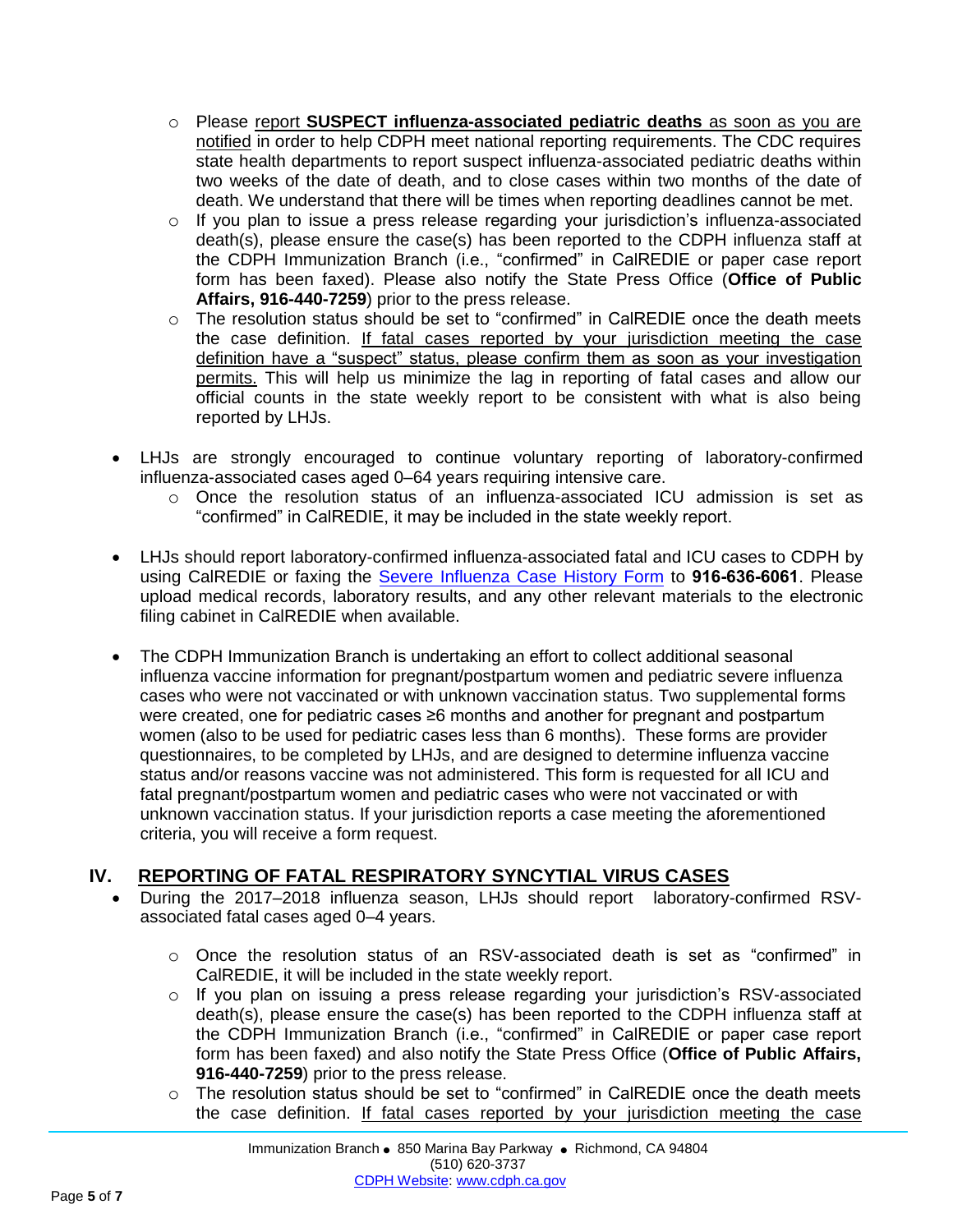definition have a "suspect" status, please confirm them as soon as your investigation permits. This will help us minimize the lag in reporting of fatal cases and allow our official counts in the state weekly report to be consistent with what is also being reported by LHJs.

• LHJs should report laboratory-confirmed RSV-associated fatal cases to CDPH by using CalREDIE and either faxing the [Respiratory Syncytial Virus Death Form](https://www.cdph.ca.gov/CDPH%20Document%20Library/ControlledForms/cdph8265.pdf) to **916-636-6061** or uploading it to the electronic filing cabinet in CalREDIE. Please upload medical records, laboratory results, and any other relevant materials to the electronic filing cabinet in CalREDIE when available.

## **V. REPORTING OF NON-TB RESPIRATORY OUTBREAKS**

- During the 2017–2018 influenza season, LHJs should continue mandatory reporting of any acute respiratory outbreaks by using CalREDIE or faxing the [Acute Respiratory Illness](https://www.cdph.ca.gov/CDPH%20Document%20Library/ControlledForms/cdph9003.pdf) [Outbreak Form](https://www.cdph.ca.gov/CDPH%20Document%20Library/ControlledForms/cdph9003.pdf) to **916-636-6061**, prioritizing the following situations:
	- $\circ$  Outbreaks in institutions (e.g. long term care facilities, prisons, sleepover camps) with at least **one** case of laboratory-confirmed influenza in the setting of a cluster (≥2 cases) of ILI within a 72-hour period.
		- Even if it is not influenza season, influenza testing should occur when any resident has signs and symptoms that could be due to influenza, and especially when two or more residents develop respiratory illness within 72 hours of each other.
	- o Outbreaks in institutions or congregate settings (e.g., schools, day camps) associated with hospitalizations or fatalities. If the setting is a hospice or long-term care facility, the LHJ should use its judgment as to whether the number of hospitalizations and/or fatalities is above baseline for that institution or setting.
	- o Outbreaks in an institution, congregate setting or community where there has been recent exposure to swine for at least one case, or contact with a confirmed case of swine influenza (e.g., H3N2v or H1N2v).
	- o Outbreaks in a community assessed by the LHJ as having public health importance.
- Laboratory confirmation can include any positive test performed by any clinical, commercial or local public health laboratory, including positive rapid antigen test, positive direct fluorescence assay, positive viral culture or positive PCR test. As rapid antigen tests may yield a relatively high proportion of false positive results when influenza prevalence is low and false negative results when influenza prevalence is high, it is recommended that rapid antigen test results be followed up with confirmatory rRT-PCR testing. For cases of severe influenza, specimens should be sent for further sub-typing/characterization to the local public health laboratory or CDPH-VRDL, to enable CDPH to closely monitor influenza viruses that may be novel or resistant to antiviral medication.
- Outbreak reports may be completed by LHJs in CalREDIE or by submitting the [Acute](https://www.cdph.ca.gov/CDPH%20Document%20Library/ControlledForms/cdph9003.pdf) [Respiratory Illness Outbreak Form](https://www.cdph.ca.gov/CDPH%20Document%20Library/ControlledForms/cdph9003.pdf) via fax to **916-636-6061**.
- Once the resolution status of an outbreak is set as "confirmed" in CalREDIE, it will be included in the state weekly report.